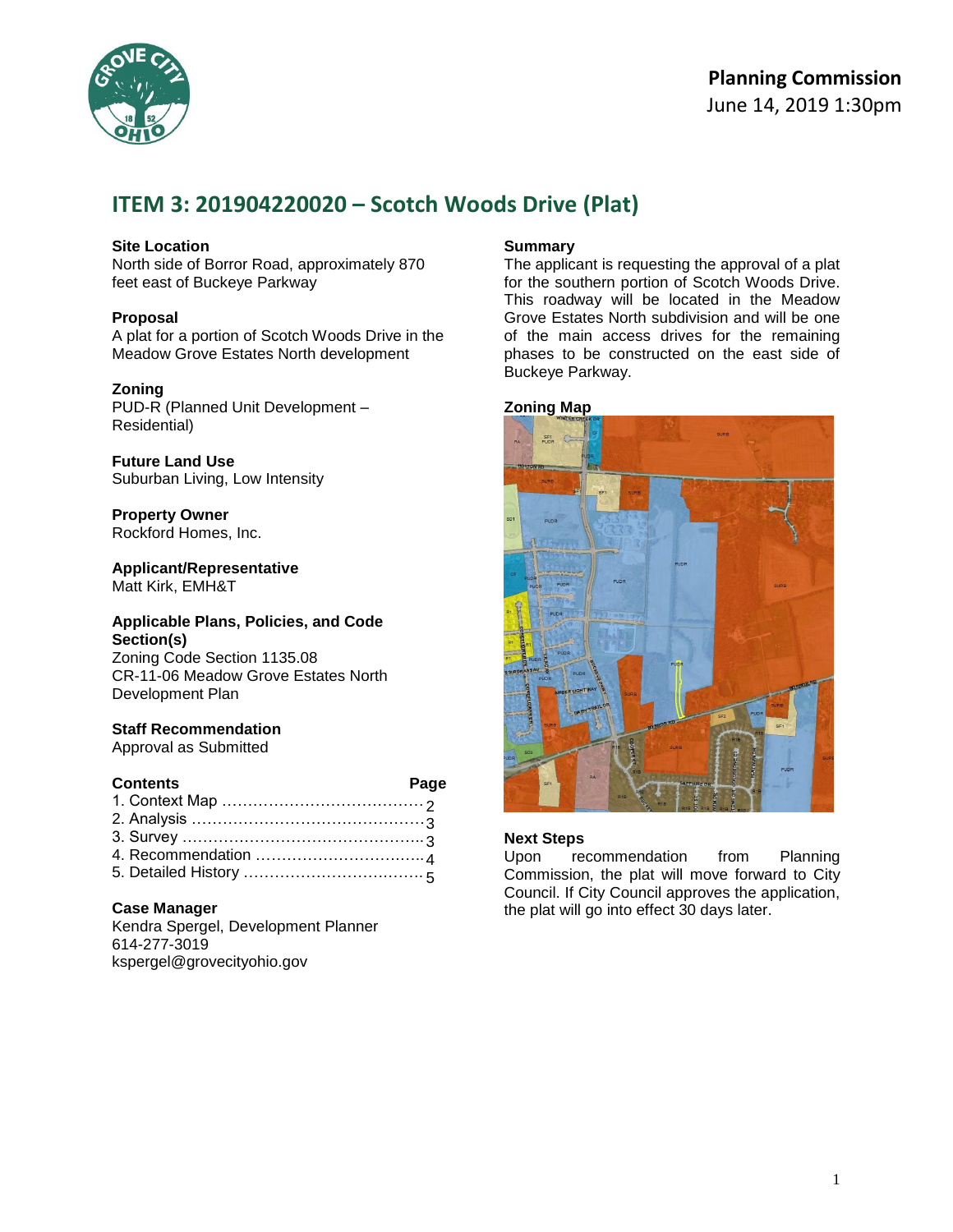### **1. Context Map**

This proposed roadway is located on the north side of Borror Road, approximately 870 feet east of Buckeye Parkway (040-016039 and 040-005226).





201904220020 Scotch Woods Drive - Plat<br>Borror Road

 $\lambda$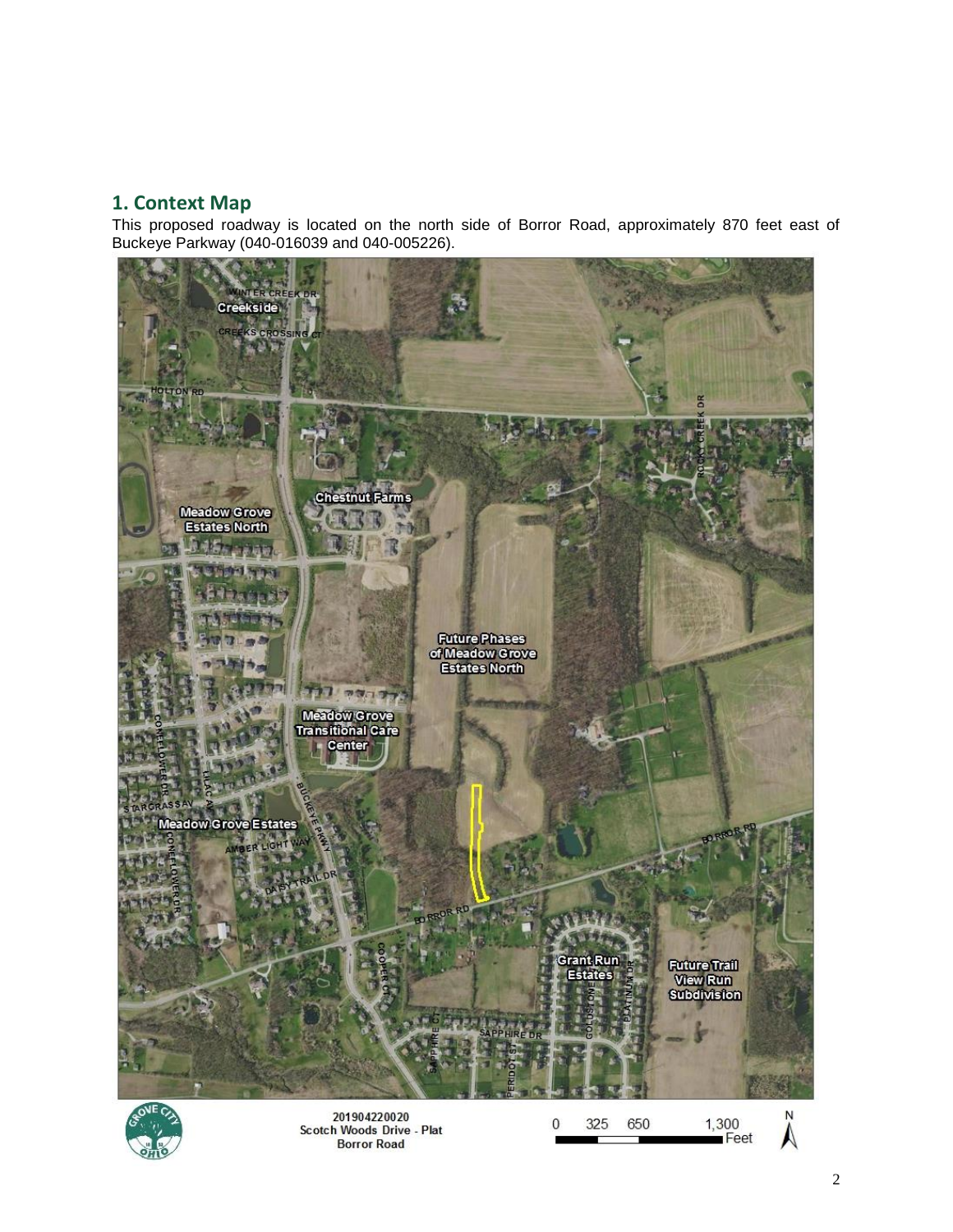### **2. Analysis**

The applicant is requesting approval of a plat for the first and southernmost portion of Scotch Woods Drive. The proposed portion of the roadway will have a 60-foot right-of-way and be approximately 920 feet in length. It will extend north from Borror Road, east of Buckeye Parkway, and will be one of the main roadways for the eastern portion and final phases of Meadow Grove Estates North that are yet to be constructed. The proposed plat of the road matches that on the Meadow Grove Estates North development plan approved in 2006. Further plat approvals will be needed for the remainder of Scotch Woods Drive, the other roadways and lots in the final phases of the development.

### **3. Survey**

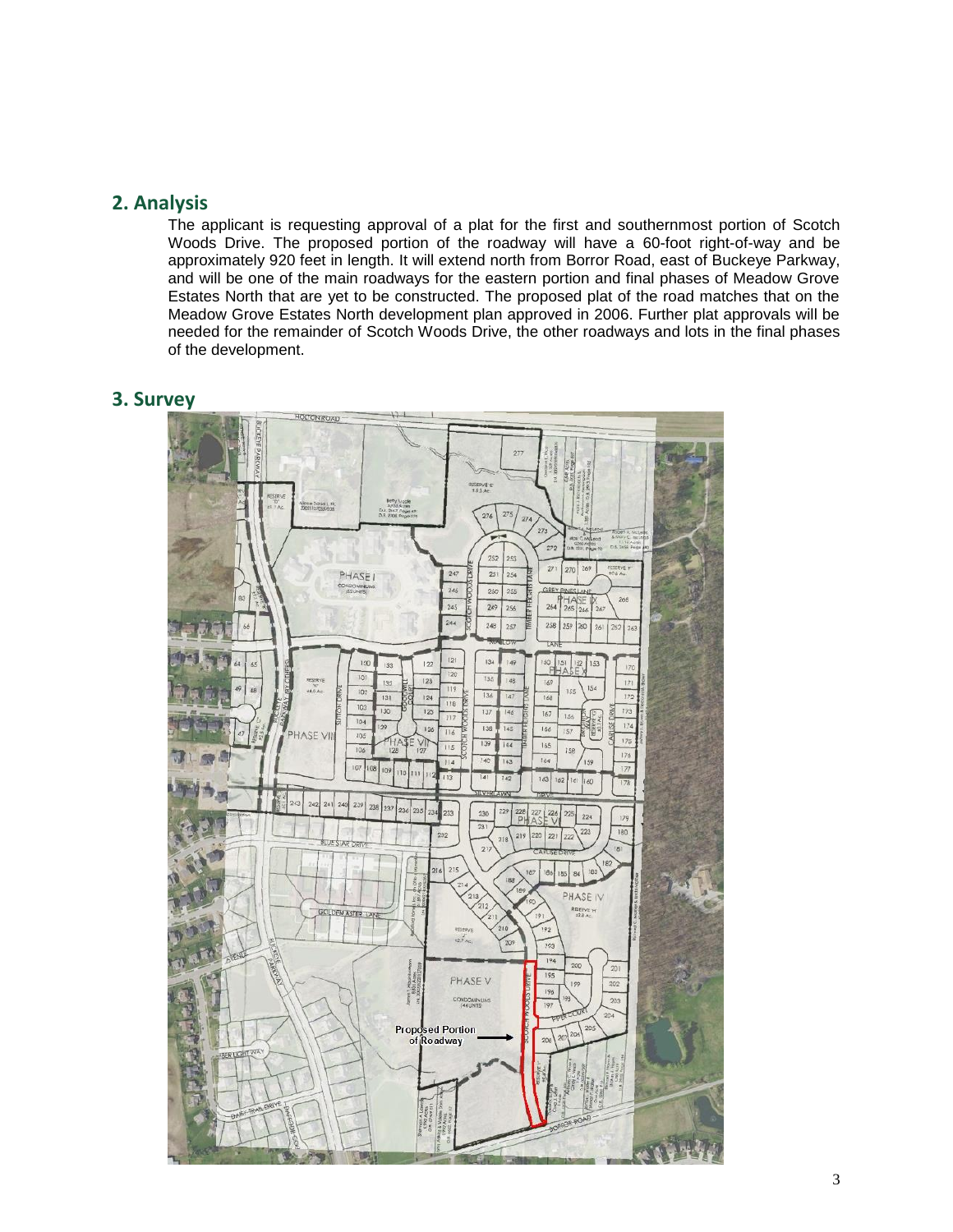### **4. Recommendation**

After review and consideration, the Development Department recommends Planning Commission make a recommendation of approval to City Council for the plat as submitted.